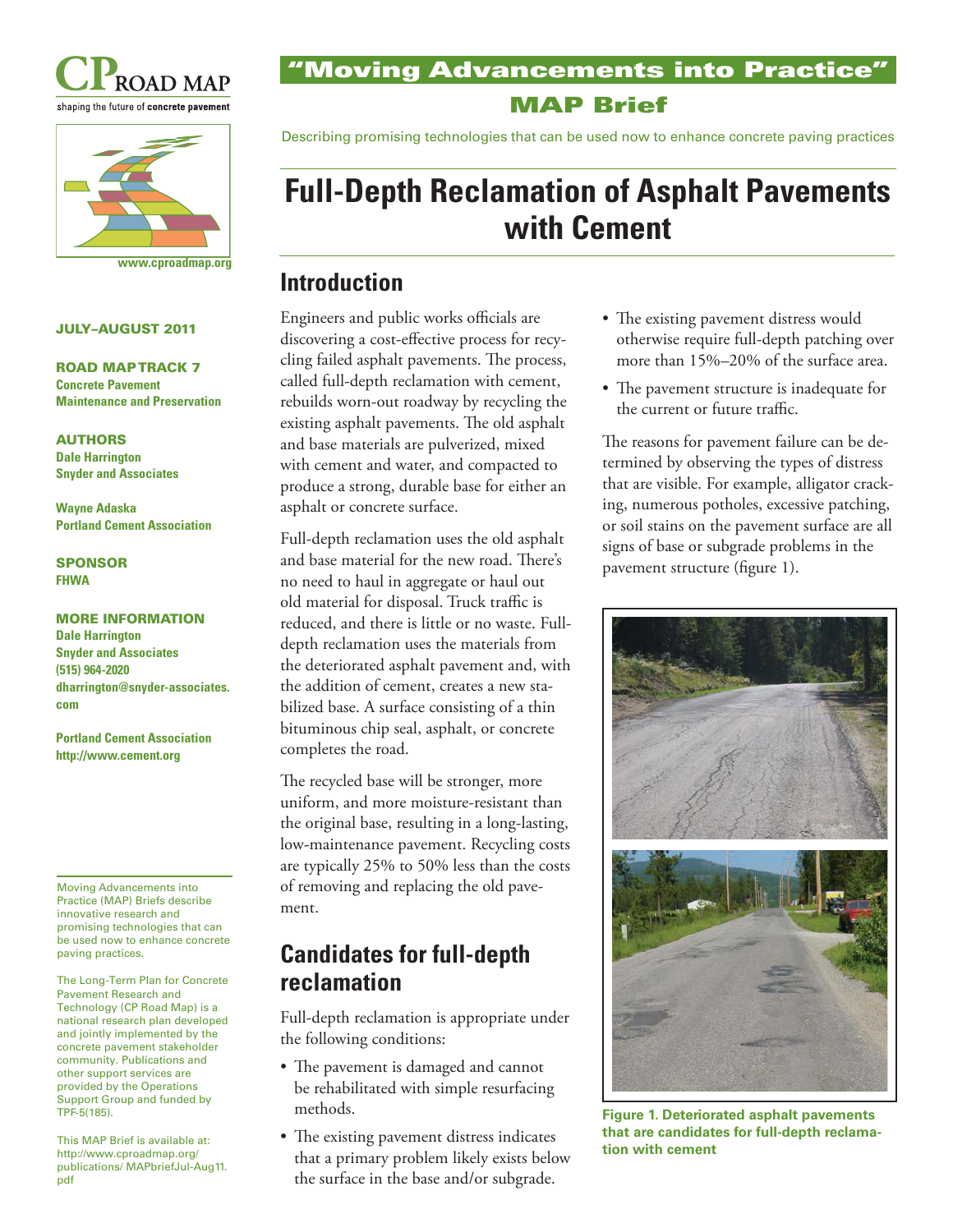# **Field Evaluation**

After a road is selected as a candidate for FDR, a field evaluation should be performed to determine what materials make up the current pavement structure. The principal reason for the field evaluation is to determine 1) the thickness of the pavement layers and 2) the materials in each layer that will be blended for the reclaimed base. The best way to determine these will be to sample the roadway. How frequently the samples should be taken depends on how variable the existing pavement is. Normally, a road sampled every 1/4 mile (0.4 km) will provide adequate information about the characteristics of the asphalt pavement and underlying material.

# **Thickness Design**

Thickness design for full-depth reclamation is similar to that of a cement-treated base and is calculated based on strength of the material, strength and stiffness characterizations of additional layers, anticipated loads, and performance requirements (e.g., life, serviceability, reliability). The AASHTO procedure for pavement design, for example, uses a structural layer coefficient to model base materials. The PCA thickness design procedure can also be used (PCA EB068).

The ability of a pavement base to carry loads depends on the strength of the base material and the depth of the base layer. When selecting thicknesses for reclaimed pavements, a thicker stabilized base with less strength is preferred. Today's more powerful in-place pulverizing equipment has made the job of obtaining thicker mixed-in-place layers much easier and more reliable compared with equipment used years ago. However, adequate compaction of reclaimed thicknesses greater than 12 inches (300 mm) may be difficult to achieve.

# **Mix Design**

Designing a mix with the proper amount of water and cement for the stabilized base is not only important for obtaining a good final product, it also provides important information for quality control during construction. The *Soil-Cement Laboratory Handbook* (PCA EB052) provides comprehensive information on testing procedures for determining the appropriate cement content, water content and compaction requirements for cement-stabilized materials. A moisturedensity test is used to determine the proper moisture content and maximum density for construction control and for molding the full-depth reclamation specimens for compressive strength testing.

The amount of water and cement required in the mix will depend upon the project specified strength and gradation of the final blend obtained from pulverizing and mixing the asphalt and base material during construction. Typical specifications for the combined pulverized material call for a minimum of:

- 100% passing the 3-inch (75 mm) sieve.
- 95% passing the 2-inch (50 mm) sieve.
- 55% passing the No. 4 (4.75 mm) sieve.

If the blend contains more fine-grained soil, then more cement and water will be required because of the larger surface area of the finer particles.

The required compaction density and moisture content are determined through the ASTM Standard Test Method for Moisture-Density Relations of Soil-Cement Mixtures (ASTM D558). The test procedure uses the standard compaction effort similar to ASTM D698 (Standard Proctor Test) for soils. The ASTM D558 test method is a common (as well as inexpensive) procedure for most construction testing labs. The test can be performed in either the laboratory or the field and determines the maximum dry density (unit weight) for the full-depth reclamation mix and the optimum moisture content for obtaining that density. Seven day strengths ranging from 300 psi to 400 psi are generally recommended.

# **Aggregate Adjustment**

In some cases where full-depth reclamation is the preferred solution, the existing asphalt and base layers do not provide the desired amount of aggregate for the new base. This can happen when the original pavement structure was under-designed or traffic conditions have changed over the years and a substantially heavier pavement is required. In this situation, an aggregate adjustment can be made, where additional aggregate is placed on the pavement surface in a thin lift (figure 2) and is then blended into the base during the reclamation process.



**Figure 2. Placing additional aggregate prior to reclamation**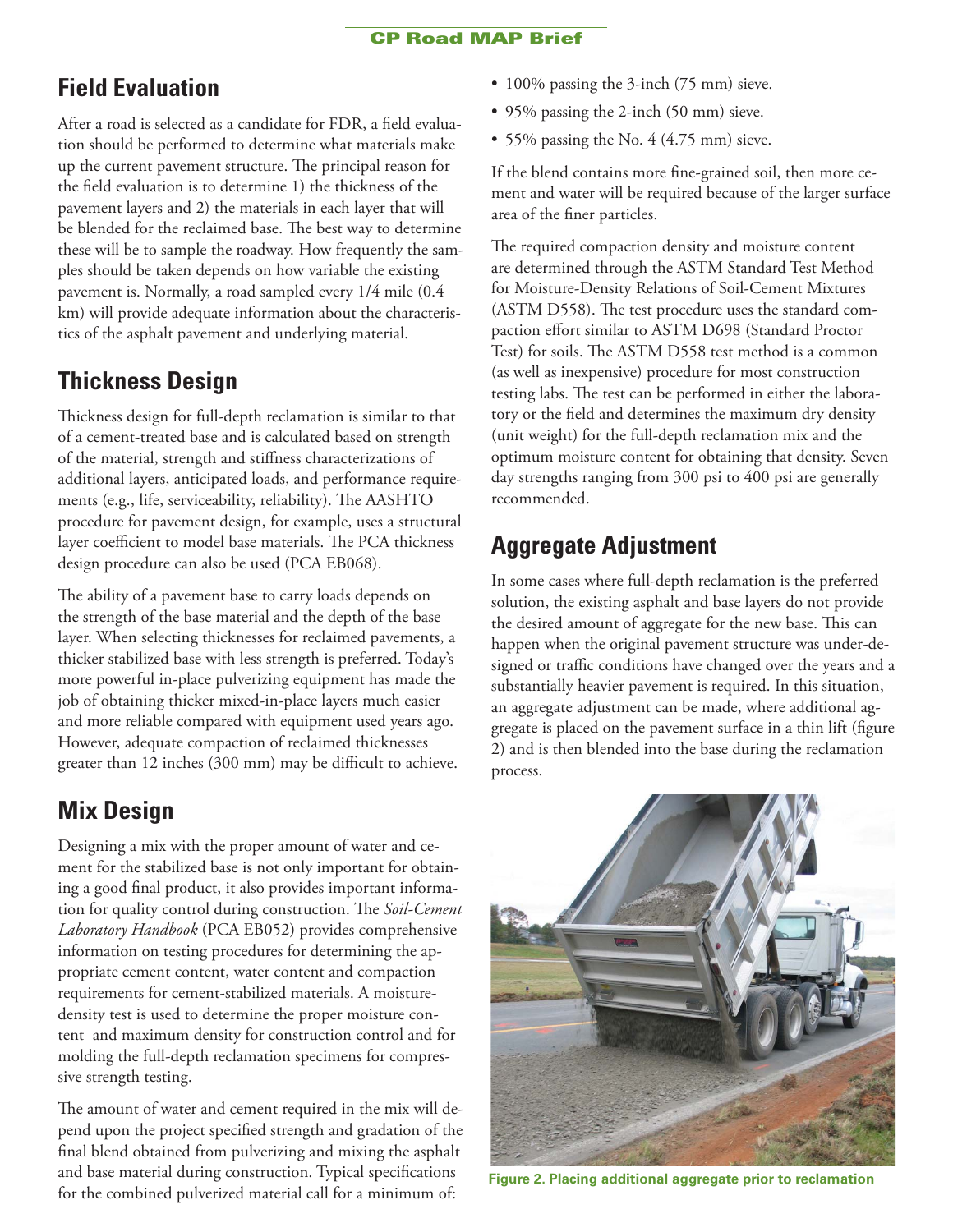#### **CP Road MAP Brief**

### **Construction**

Full-depth reclamation requires a reclaimer mixer, grader, cement spreader, water truck, and roller. A reclaimer machine, sometimes called a pulvermixer, typically makes an initial pass over the existing flexible pavement, pulverizing the asphalt surface and blending it with the base and/or subgrade material (figures 3, 4 and 5). Water may be added during this mixing stage to bring the material up to optimum moisture content.

Once the existing roadway has been pulverized and blended together, the material is graded to the desired elevation and shape.

Next, cement is spread either dry (figure 6) or in slurry form (figure 7) in a controlled manner onto the surface. Excessive cement dusting can occur if dry cement is discharged under pressure in an uncontrolled manner. This should be avoided.



**Figure 3. Schematic of reclamation mixer**



**Figure 4. Reclaimer milling drum**



**Figure 5. Reclaimer pulverizing existing asphalt and base material**

Most specifications call for the application of cement in terms of weight per area (e.g., pounds of cement per square yard; kilograms of cement per square meter).

Immediately after the cement is spread, the reclaimer mixes the cement into the pulverized material. If additional water is needed, it can be added by injecting the proper amount of water into the mixing chamber (figures 3 and 8) or by placing water on the grade with a water truck prior to mixing.



**Figure 6. Placing cement in dry form**



**Figure 7. Placing cement in slurry form**



**Figure 8. Water pumped directly into reclaimer**